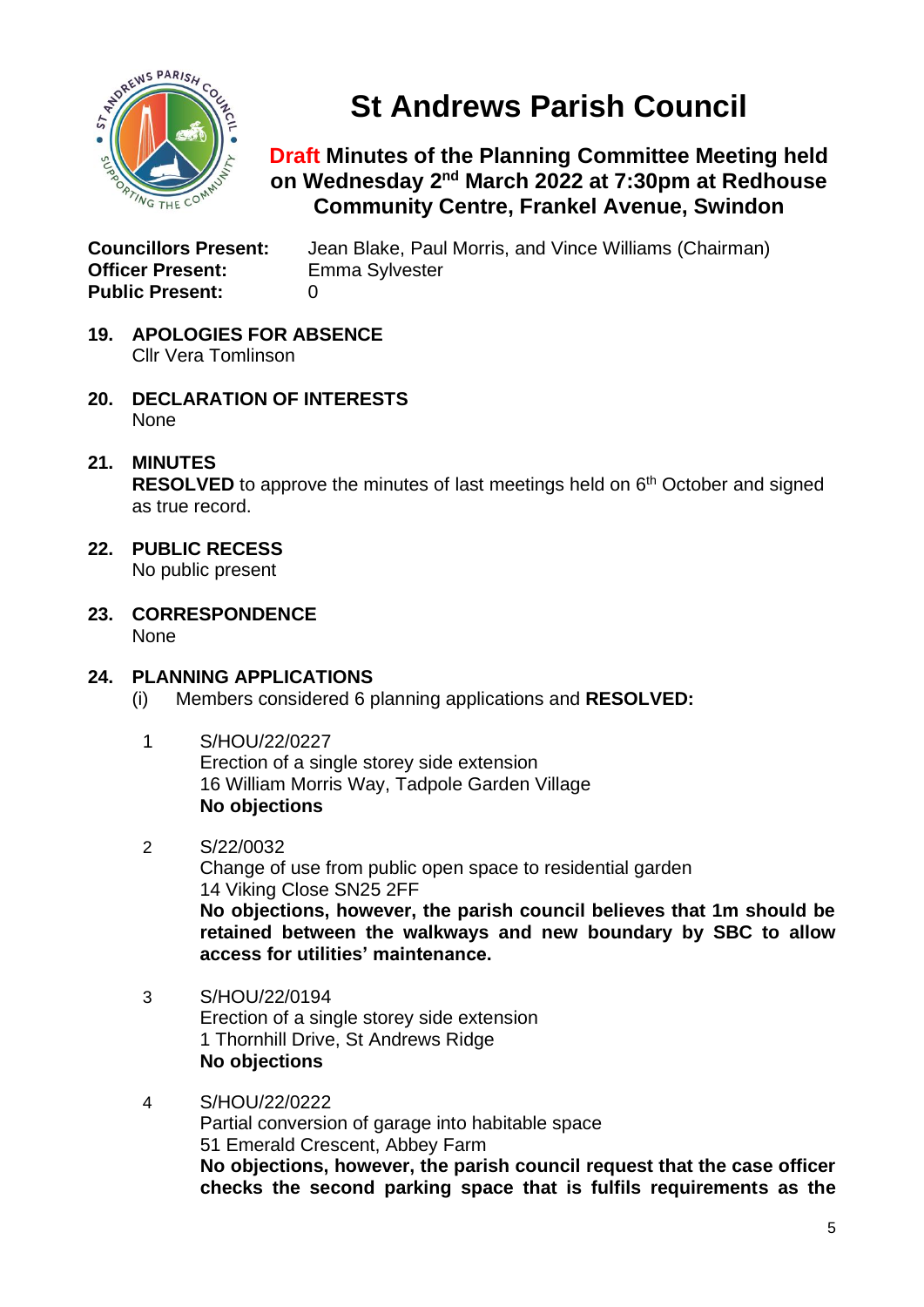#### **drawings have no dimensions.**

- 5 S/HOU/22/0324 Erection of an orangery to rear 12 Topaz Close, Abbey Farm **No objections**
- 6 S/HOU/22/0247 Erection of a single storey bay window side extension 32 The Leasowes, Tadpole Garden Village **No objections**
- (ii) The following delegated decisions were noted:

#### S/HOU/22/0079

Conversion of garage into living accommodation 1 Jasper Close Swindon

**In line with the revised drawing submitted 7 Feb 2022 showing car parking for 2 cars then the Parish Council have No Objections to this Planning Application.**

S/22/0045 -Erection of 159no. dwellings, North Latham Road

**St Andrews Parish Council note the redesign of the site layout (previously S/OUT/19/0056) which now takes into account our previous comments proposing site access via Latham Road (rather than directly from Lady Lane as per the previous proposal). No objections.**

**The council note and welcome the developer's proposal in the following respects:**

**To install and provide 7Kw EV charging points to each house or designated parking space.**

**For all house and apartment heating and hot water to be provided via Air Source Heat Pumps.** 

**To upgrade 11 houses and the block of 24 apartments (as a pilot scheme) to target the Future Homes Standard (2021), complete with solar PV panels.**

S/HOU/22/0108 – Erection of a single storey rear extension and erection of 2 dormer windows on existing garage to create first floor at 10 John Ruskin Road. **No objections.**

S/21/1986 - Land at Latham Road Abbey Meads Swindon, Erection of a storage and distribution centre.

**St Andrews Parish Council fully endorse and support the comments raised by Transport Development Management (dated 31 Jan 2022), in that Condition 3 (A419 junction improvements) should remain in force. The existing congestion and queuing back down the slip road on to the A419 along with the severe congestion at the Cold Harbour Junction must not be further exacerbated by this development; the improvements to the A419 Turnpike junction detailed in Condition 3 must be implemented first.** 

**St Andrews Parish Council also note and support this developer's observation in that Swindon Borough Council do not appear to have taken any effective enforcement action regarding the similar Condition 9 placed within Planning Reference S/11/1588/IH, which limits Tadpole Garden**